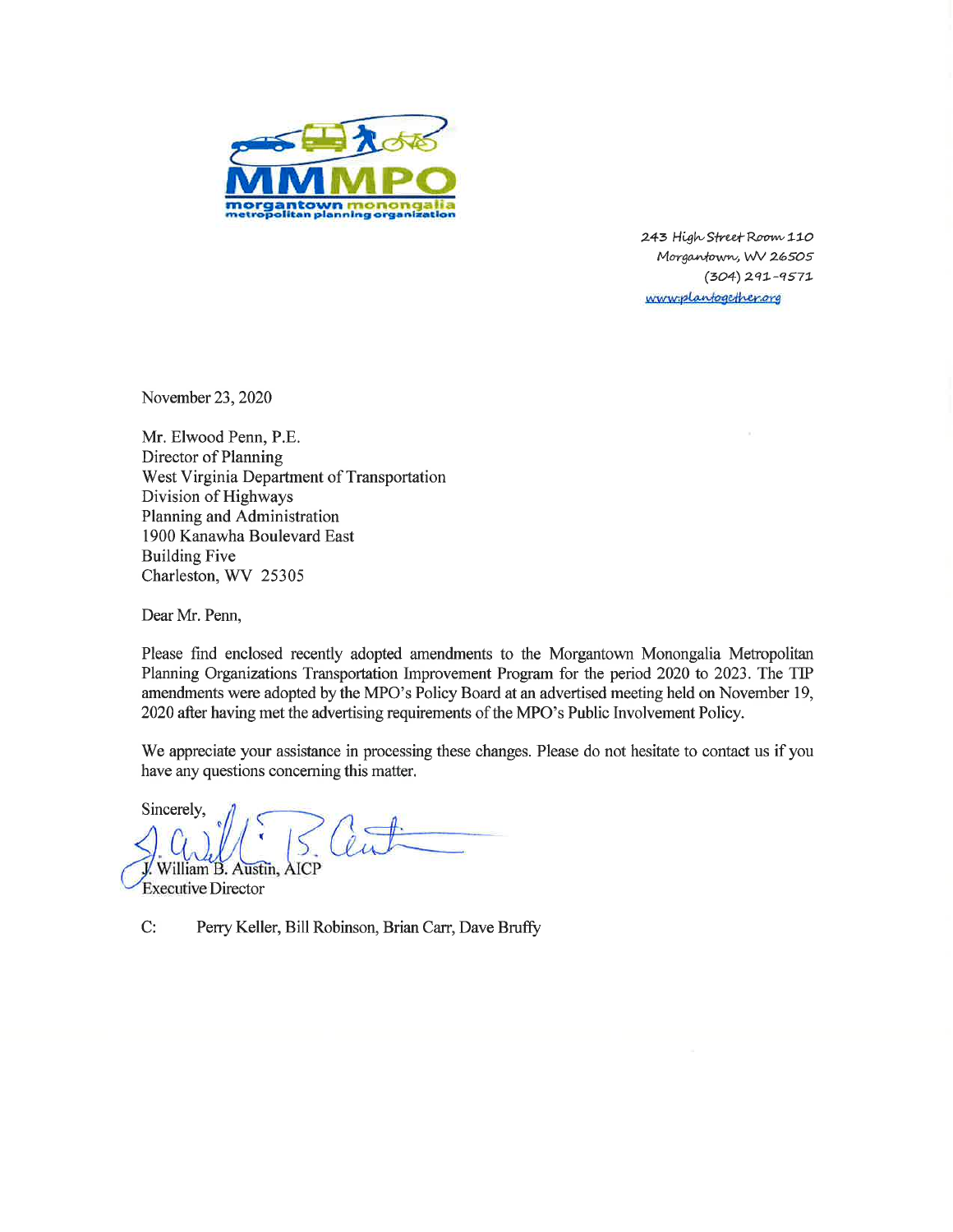

### RESOLUTION 11-19-20-1

#### MORGANTOWN MONONGALIA METROPOLITAN PLANNING ORGANIZATION REVISION OF THE FY2020-2023 TRANSPORTATION IMPROVEMENT PROGRAM (TIP)

WHEREAS, the Morgantown Monongalia Metropolitan Planning Organization (MPO) has been requested by the West Virginia Department of Transportation's Division of Highways to revise the region's FY2020-2023 TIP and:

WHEREAS, the revisions consist of the deletion of the projects described as follows:

#### **FY 2022**

### **DELETE**

VAN VOORHIS RD (GO BOND 4)-Right of Way- IMPROVE I/S & WIDEN -Project Number U3315909400-CR 059-BMP 0 for 0.93 Miles Total Cost \$5,000,000, Federal Funds \$4,000,000 (superseded by Van Voorhis Rd Widening Project, State ID U3315900000, Federal ID STP0059007D)

### **FY 2023**

### **DELETE**

VAN VOORHIS RD (GO BOND 4)-Right of Way- IMPROVE I/S & WIDEN -Project Number U3315909400-CR 059-BMP 0 for 0.93 Miles Total Cost \$11,000,000, Federal Funds \$0. (superseded by Van Voorhis Rd Widening Project, State ID U3315900000

NOW THEREFORE BE IT RESOLVED: that the MPO FY2020-2023 Transportation Improvement Program be revised as indicated above.

ADOPTED, this 19th day of November 2020, at a regular meeting of the Morgantown Monongalia Metropolitan Planning Organization.

ATTEST: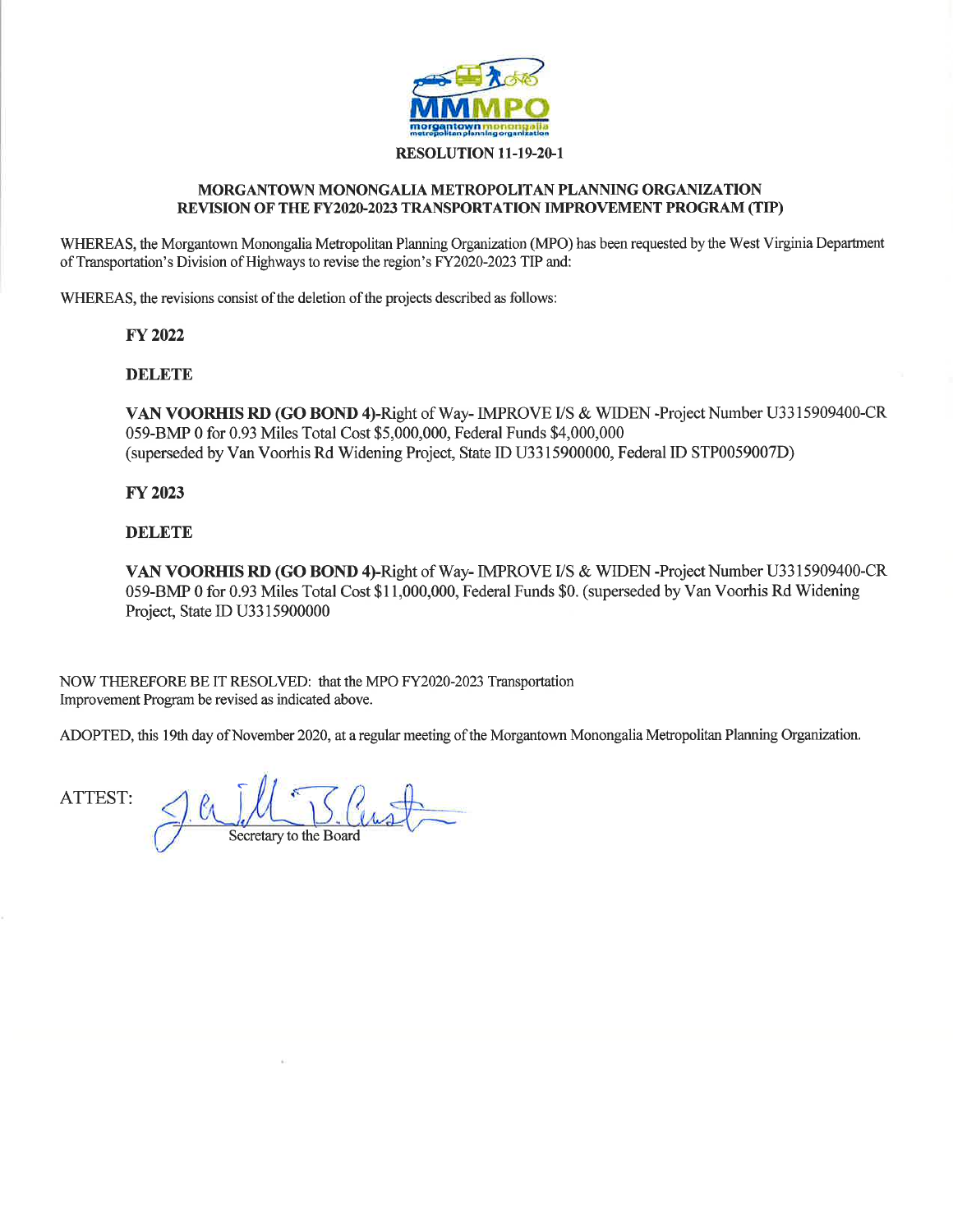# **M o r g a n t o w n M o n o n g a l i a M P O**

TIP Highway Project (November, 2020)

| <b>Federal Project ID</b> | <b>WV DOT Project ID</b> | <b>Project Name</b>                | <b>FFY</b> | <b>Funding</b><br><b>Source</b> | <b>Phase</b> | Federal<br><b>Funds</b> | <b>Total Funds</b> | Route        | <b>BMP</b> | <b>Miles</b>   | <b>Type of Work</b>                              | Obligation<br><b>Date</b> | Date of<br>Approval |
|---------------------------|--------------------------|------------------------------------|------------|---------------------------------|--------------|-------------------------|--------------------|--------------|------------|----------------|--------------------------------------------------|---------------------------|---------------------|
| STP0055052D               | S3315500000              | <b>UNIVERSITY AVE +2</b>           | 2025       | <b>STP</b>                      | <b>CON</b>   | \$1,274,400             | \$1,593,000        | CO055        | $\Omega$   | 1.33           | DESIGN/BUILD ADA RAMPS                           | $28$ -Jan- $25$           | 10/22/2020          |
| STP0100157D               | S33110000000             | HOLLAND AVE +1                     | 2022       | <b>STP</b>                      | CON          | \$626,400               | \$783,000          | <b>WV100</b> | $\Omega$   | 2.4            | DESIGN/BUILD ADA RAMPS                           | 28-Jan-22                 | 10/22/2020          |
| STP0792205DT0             | S331791525200            | <b>WESTOVER BR</b>                 | 2021       | <b>STP</b>                      | CON          | \$1,100,000             | \$1,100,000        | I079         | 152.53     | 0.09           | REP PIERS, REPL DECK JOINTS                      | 28-Feb-21                 | 10/22/2020          |
| STP0592001D               | S33159200100             | <b>BURROUGHS ST +4</b>             | 2021       | <b>STP</b>                      | <b>CON</b>   | \$763,200               | \$954,000          | CO059/02     |            | 4.4            | DESIGN/BUILD ADA RAMPS                           | 28-Jan-21                 | 10/22/2020          |
| STP0792204DTC             | S331791525200            | <b>WESTOVER BR</b>                 | 2021       | <b>STP</b>                      | <b>ENG</b>   | \$15,000                | \$15,000           | I079         | 152.53     | 0.09           | REP PIERS, REPL DECK JOINTS                      | 28-Oct-20                 | 10/22/2020          |
| NFA2317493                | S331857124300            | FAIRCHANCE RD (GO BOND 2/3)        | 2020       | <b>OTHER</b>                    | <b>CON</b>   | \$0                     | \$372,000          | CO857        | 12.43      | 2.5            | RESURF $(2")$                                    | $28-Sep-20$               | 10/22/2020          |
| CMAQ2020069D              | S331MMMVP2000            | <b>MMMPO VANPOOL</b>               | 2020       | <b>CMAQ</b>                     | <b>ENG</b>   | \$20,000                | \$20,000           | None         | $\Omega$   | $\overline{0}$ | VANPOOL PURCHASE                                 | $28-Sep-20$               | 10/22/2020          |
| NFA2317425                | S33121800000             | <b>DAYBROOK RD</b>                 | 2020       | <b>OTHER</b>                    | CON          | \$0                     | \$880,000          | WV218        | $\Omega$   | 5.58           | <b>RESURFACING</b>                               | $6-Aug-20$                | 10/22/2020          |
| NFA2317396                | S3313700000              | PEDLAR RUN - HAGANS RD             | 2020       | <b>OTHER</b>                    | <b>CON</b>   | \$0                     | \$1,407,538        | CO037        | $\Omega$   | 4.87           | <b>RESURFACING</b>                               | $5-Aug-20$                | 10/22/2020          |
| NHPP0068186D              | S3316805600              | <b>I-68 SB RAMP BR</b>             | 2025       | <b>NHPP</b>                     | CON          | \$1,620,000             | \$1,800,000        | <b>I068</b>  | 0.56       | 0.08           | REPAIR ABUTMENTS; EXPANSION JOINTS               | 8/28/2026                 | 8/20/2020           |
| NHPP0793297D              | S331791423701            | USAC DANIEL MEHRINGER MEM BR NB&SB | 2026       | <b>NHPP</b>                     | <b>CON</b>   | \$7,380,000             | \$8,200,000        | <b>I079</b>  | 142.3      | 0.09           | REPL DECK;REP ABUTMENT;C&P                       | 8/28/2026                 | 8/20/2020           |
| NHPP0068184D              | S3316805600              | <b>I-68 SB RAMP BR</b>             | 2025       | <b>NHPP</b>                     | <b>ENG</b>   | \$162,000               | \$180,000          | <b>I068</b>  | 0.56       | 0.08           | REPAIR ABUTMENTS; EXPANSION JOINTS               | 2/28/2025                 | 8/20/2020           |
| NHPP0068185D              | S3316805600              | <b>I-68 SB RAMP BR</b>             | 2025       | <b>NHPP</b>                     | <b>ROW</b>   | \$45,000                | \$50,000           | <b>I068</b>  | 0.56       | 0.08           | REPAIR ABUTMENTS; EXPANSION JOINTS               | 2/28/2025                 | 8/20/2020           |
| NHPP0793295D              | S331791423701            | USAC DANIEL MEHRINGER MEM BR NB&SB | 2025       | <b>NHPP</b>                     | <b>ENG</b>   | \$765,000               | \$850,000          | <b>I079</b>  | 142.3      | 0.09           | REPL DECK;REP ABUTMENT;C&P                       | 2/28/2025                 | 8/20/2020           |
| NHPP0793296D              | S331791423701            | USAC DANIEL MEHRINGER MEM BR NB&SB | 2025       | <b>NHPP</b>                     | <b>ROW</b>   | \$45,000                | \$50,000           | <b>I079</b>  | 142.3      | 0.09           | REPL DECK;REP ABUTMENT;C&P                       | 2/28/2025                 | 8/20/2020           |
| NHPP0019497D              | S33119104300             | HOLLAND $AVE + 1$                  | 2022       | <b>NHPP</b>                     | <b>CON</b>   | \$1,120,000             | \$1,450,000        | <b>US119</b> | 10.42      | 2.9            | MILL & PAVE                                      | 7/28/2022                 | 8/20/2020           |
| STP0007305D               | S3317331500              | <b>BROCKWAY AVE</b>                | 2021       | <b>STP</b>                      | CON          | \$640,000               | \$800,000          | <b>WV007</b> | 33.15      | 1.6            | MILL & PAVE                                      | 7/28/2021                 | 8/20/2020           |
| STP0592001D               | S33159200000             | <b>BURROUGH ST</b>                 | 2021       | <b>STP</b>                      | <b>CON</b>   | \$211,200               | \$264,000          | CO059/02     | $\Omega$   | 0.44           | MILL & PAVE                                      | 7/28/2021                 | 8/20/2020           |
| TAP2018216DTC             | U331MONON604             | DUNKARD AVE SIDEWALKS PHASE V      | 2021       | <b>TAP</b>                      | <b>CON</b>   | \$240,000               | \$240,000          | <b>NA999</b> | $\Omega$   | $\overline{0}$ | <b>CONSTRUCT SIDEWALK</b>                        | 1/28/202                  | 8/20/2020           |
| NHPP0068187D              | T6316894200              | LT COL CARROLL B LILLY MEM BR      | 2021       | <b>NHPP</b>                     | <b>ENG</b>   | \$630,000               | \$700,000          | <b>I068</b>  | 9.4        | 0.37           | 6 YR BR INSP                                     | 1/28/202                  | 8/20/2020           |
| STP0100157D               | S33110028800             | SCOTT RUN RD - FORT MARTIN RD      | 2021       | <b>STP</b>                      | <b>CON</b>   | \$436,000               | \$545,000          | <b>WV100</b> | 2.88       | 1.09           | RECONST EXIST ALIGN                              | 1/28/2021                 | 8/20/2020           |
| STP0119481D               | S331119144200            | <b>WILEY ST</b>                    | 2021       | <b>STP</b>                      | <b>CON</b>   | \$500,000               | \$625,000          | <b>US119</b> | 14.42      | 1.25           | MILL & PAVE                                      | 1/28/2021                 | 8/20/2020           |
| TAP2018215DTO             | U331MONON604             | DUNKARD AVE SIDEWALKS PHASE V      | 2020       | <b>TAP</b>                      | <b>ENG</b>   | \$60,000                | \$60,000           | <b>NA999</b> | $\Omega$   | $\theta$       | <b>CONSTRUCT SIDEWALK</b>                        | 7/28/2020                 | 8/20/2020           |
| NHPP0068183D              | S3316868000              | <b>I-68 EXIT 7 RAMPS</b>           | 2024       | <b>NHPP</b>                     | <b>CON</b>   | \$704,000               | \$880,000          | <b>I068</b>  | 6.8        | 0.9            | 2 " MILL/PAVE, CONCRETE REPAIR RAMPS             | 12/28/2023                | 6/18/2020           |
| NHPP0793286D              | S331791583000            | <b>I-79 SB WELCOME CENTER</b>      | 2024       | <b>NHPP</b>                     | <b>CON</b>   | \$1,000,000             | \$1,250,000        | <b>I079</b>  | 158.3      | 0.69           | WIDEN RAMP, PARKING LOT, SDWKS,<br><b>DRAINS</b> | 12/28/2023                | 6/18/2020           |
| NHPP0068182D              | S3316898400              | CHEAT LAKE - COOPERS ROCK          | 2022       | <b>NHPP</b>                     | <b>CON</b>   | \$4,640,000             | \$5,800,000        | <b>I068</b>  | 9.84       | 5.04           | <b>RESURFACING</b>                               | 12/28/2021                | 6/18/2020           |
| NFA2317346                | S3311967600              | LAUREL POINT BRIDGE (GO BOND 2/3)  | 2021       | <b>OTHER</b>                    | <b>CON</b>   | $S-$                    | \$2,100,000        | <b>US019</b> | 6.76       | 0.02           | <b>REPL BRIDGE</b>                               | 4/28/2021                 | 6/18/2020           |
| STP0792205D               | S331791525200            | WESTOVER BR                        | 2021       | <b>STP</b>                      | CON          | \$990,000               | \$1,100,000        | I079         | 152.5      | 0.09           | REP PIERS, REPL DECK JOINTS                      | 2/28/2021                 | 6/18/2020           |
| NHPP0793287D              | S331791522800            | EXIT 152 NB & SB RAMPS             | 2021       | <b>NHPP</b>                     | <b>CON</b>   | \$585,000               | \$650,000          | I079         | 152.2      | 0.67           | <b>RESURF</b>                                    | 12/28/2020                | 6/18/2020           |
| NHPP0793288D              | S331791525000            | <b>WESTOVER - STAR CITY</b>        | 2021       | <b>NHPP</b>                     | <b>CON</b>   | \$2,277,000             | \$2,530,000        | I079         | 152.5      | 2.3            | <b>RESURF</b>                                    | 12/28/2020                | 6/18/2020           |
| NHPP0793000D              | S331791460000            | EXIT 146 SB EXIT RAMP              | 2021       | <b>NHPP</b>                     | <b>CON</b>   | \$675,000               | \$750,000          | <b>I079</b>  | 146        | 0.1            | <b>RESURF</b>                                    | 11/28/2020                | 6/18/2020           |
| STP0792205D               | S331791525200            | <b>WESTOVER BR</b>                 | 2021       | <b>STP</b>                      | ENG          | \$13,500                | \$1,500            | <b>I079</b>  | 152.5      | 0.09           | REP PIERS, REPL DECK JOINTS                      | 10/28/2020                | 6/18/2020           |
| STP0857023D               | S331857104400            | <b>CHEAT ROAD</b>                  | 2020       | <b>STP</b>                      | <b>CON</b>   | \$406,051               | \$507,564          | CO857        | 10.44      | 0.78           | RESURF(2")                                       | 5/13/2020                 | 6/18/2020           |
| NFA2317254                | S33154100400             | BERTHA HILL RD (GO BOND 2/3)       | 2020       | <b>OTHER</b>                    | <b>CON</b>   | $\mathcal{S}$ -         | \$150,000          | CO054/01     | 0.04       | 0.1            | CORR SLIDE (SOIL NAILS)                          | 4/23/2020                 | 6/18/2020           |
| NFA2317255                | S3318174800              | KINGWOOD PIKE (GO BOND 2/3)        | 2020       | <b>OTHER</b>                    | <b>CON</b>   | $\mathcal{S}$ -         | \$166,278          | CO081        | 7.48       | 0.1            | CORR SLIDE (SOIL NAILS)                          | 4/23/2020                 | 6/18/2020           |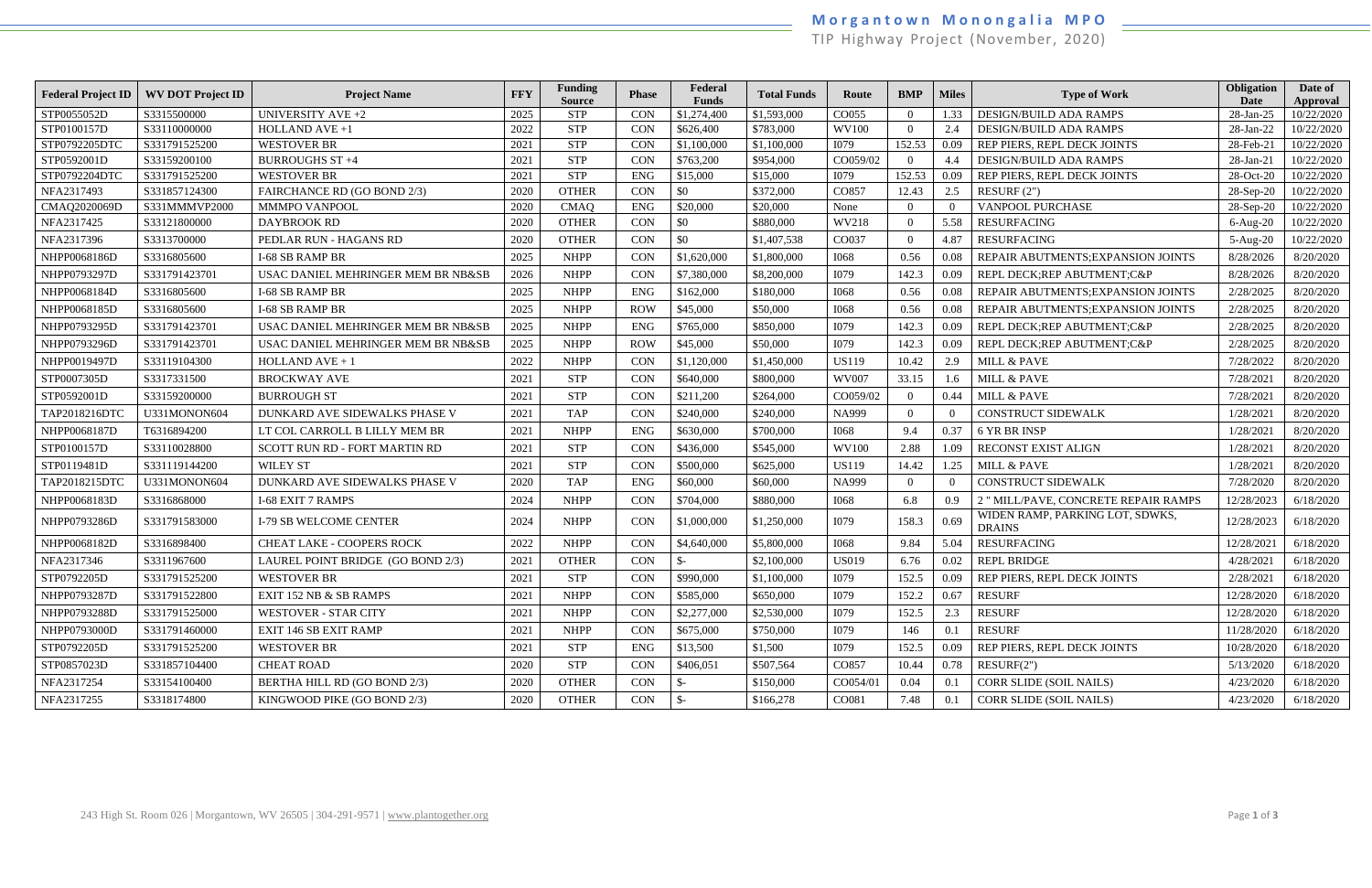# **M o r g a n t o w n M o n o n g a l i a M P O**

TIP Highway Project (November, 2020)

| <b>Federal Project ID</b> | <b>WV DOT Project ID</b> | <b>Project Name</b>                                     | <b>FFY</b> | <b>Funding</b><br><b>Source</b> | <b>Phase</b> | Federal<br><b>Funds</b> | <b>Total Funds</b> | Route        | <b>BMP</b> | <b>Miles</b> | <b>Type of Work</b>                              | Obligation<br>Date | Date of<br>Approval |
|---------------------------|--------------------------|---------------------------------------------------------|------------|---------------------------------|--------------|-------------------------|--------------------|--------------|------------|--------------|--------------------------------------------------|--------------------|---------------------|
| NFA2317253                | S3314132400              | LITTLE INDIAN CREEK RD (GO BOND 2/3)                    | 2020       | <b>OTHER</b>                    | <b>CON</b>   |                         | \$450,725          | CO041        | 3.24       | 0.1          | CORR SLIDE (SOIL NAILS)                          | 4/23/2020          | 6/18/2020           |
| NFA2317252                | S331700400               | MASON-DIXON HWY (GO BOND 2/3)                           | 2020       | <b>OTHER</b>                    | <b>CON</b>   | \$-                     | \$150,000          | <b>WV007</b> | 0.04       | 0.1          | CORR SLIDE (SOIL NAILS)                          | 4/23/2020          | 6/18/2020           |
| NRT2017161D               | U331DECKE600             | DECKERS CREEK LANDSLIDE R                               | 2020       | <b>NRT</b>                      | <b>ENG</b>   | \$36,000                | \$45,000           | <b>NA999</b> |            | $\theta$     | DESIGN/CONST LANDSLIDE REPAIR                    | 11/28/2019         | 6/18/2020           |
| NHPP0079300D              | S331791488101            | <b>UFFINGTON I/C+1</b>                                  | 2023       | <b>NHPP</b>                     | CON          | \$3,420,000             | \$3,800,000        | <b>I079</b>  | 148.8      | 0.04         | REPAIR ABUTMENT; REPLACE DECK                    | 8/28/2023          | 5/21/2020           |
| NHPP0079298D              | S331791488101            | <b>UFFINGTON I/C+1</b>                                  | 2022       | <b>NHPP</b>                     | <b>ENG</b>   | \$342,000               | \$380,000          | <b>I079</b>  | 148.8      | 0.04         | REPAIR ABUTMENT; REPLACE DECK                    | 2/28/2022          | 5/21/2020           |
| NHPP0079299D              | S331791488101            | <b>UFFINGTON I/C+1</b>                                  | 2022       | <b>NHPP</b>                     | <b>ROW</b>   | \$90,000                | \$100,000          | <b>I079</b>  | 148.8      | 0.04         | REPAIR ABUTMENT; REPLACE DECK                    | 2/28/2022          | 5/21/2020           |
| NFA2317023D               | U3315900000              | VAN VOORHIS RD WIDENING                                 | 2021       | <b>HWI</b>                      | <b>CON</b>   | \$12,000,000            | \$15,000,000       | CO059        |            | 0.94         | WIDEN, IMPROVE DRAINAGE, ADD<br><b>SIDEWALKS</b> | 6/28/2021          | 4/13/2020           |
| NRT2015041D               | U331STARC800             | STAR CITY TRAIL CONNECTOR                               | 2021       | <b>NRT</b>                      | <b>CON</b>   | \$73,600                | \$92,000           | <b>NA999</b> |            | $\Omega$     | <b>CONSTRUCT TRAIL</b>                           | 4/28/2021          | 4/13/2020           |
| NHPP0019481DT0            | U33119114400             | UNIVERSITY AVE - CAMPUS DR                              | 2020       | <b>NHPP</b>                     | <b>CON</b>   | \$6,100,000             | \$6,100,000        | <b>US019</b> | 11.44      | $0.4\,$      | <b>WIDEN ROADWAY</b>                             | 7/28/2020          | 4/13/2020           |
| STBG0045080DTC            | S33145115000             | <b>RIVER ROAD SLIDES</b>                                | 2021       | <b>STP</b>                      | CON          | \$6,000,000             | \$6,000,000        | CO045        | 11.5       | 0.67         | <b>SLIDE REPAIR</b>                              | 10/28/2020         | 11/21/2019          |
| STBG0045082DTC            | S33145115000             | <b>RIVER ROAD SLIDES</b>                                | 2020       | <b>STP</b>                      | <b>ROW</b>   | \$1,475,000             | \$1,475,000        | CO045        | 11.5       | 0.67         | <b>SLIDE REPAIR</b>                              | 7/28/2020          | 11/21/2019          |
| NRT2018217D               | U331CAPER300             | CAPERTON TRAIL LIGHTING                                 | 2021       | <b>NRT</b>                      | <b>ENG</b>   | \$25,000                | \$25,000           | <b>NA999</b> | $\Omega$   | $\Omega$     | <b>INSTALL LIGHTING</b>                          | 10/28/2020         | 7/17/2019           |
| NRT2018218D               | U331CAPER300             | <b>CAPERTON TRAIL LIGHTING</b>                          | 2021       | <b>NRT</b>                      | <b>CON</b>   | \$100,000               | \$125,000          | <b>NA999</b> |            | $\theta$     | <b>INSTALL LIGHTING</b>                          | 8/28/2021          | 7/16/2019           |
| NRT2018214D               | U331CAPER200             | CAPERTON TRAIL DRAINAGE                                 | 2021       | <b>NRT</b>                      | <b>CON</b>   | \$31,400                | \$39,250           | NA999        | $\Omega$   |              | DESIGN/UPGRADE DRAINAGE                          | 8/28/2021          | 6/10/2019           |
| NHPP0793280D              | S331791438100            | HALLECK RD OVERPASS (AC PAYBACK)                        | 2020       | <b>NHPP</b>                     | <b>CON</b>   | \$11,970,000            | \$13,300,000       | <b>I079</b>  | 143.8      | 0.03         | <b>REPLACE BRIDGE</b>                            | 6/28/2020          | 6/10/2019           |
| NHPP0793280D              | S331791438100            | HALLECK RD OVERPASS (AUTH AC<br>PROJECT)                | 2020       | <b>NHPP</b>                     | <b>CON</b>   | $S-$                    | \$13,300,000       | <b>I079</b>  | 143.8      | 0.03         | <b>REPLACE BRIDGE</b>                            | 10/22/2019         | 6/10/2019           |
| NFA2317029D               | U331791545000            | STAR CITY I/C IMPROVEMENTS (GO BOND 3)                  | 2021       | <b>OTHER</b>                    | CON          | $S-$                    | \$66,000,000       | <b>I079</b>  | 154.5      | 0.8          | RECONSTRUCT I/C                                  | 10/28/2020         | 7/11/2018           |
| NHPP0796271               | X331791560000            | WV 7 OP INTERCHANGE (AC PAYBACK)<br>(SPLIT FUNDED)      | 2024       | NHPP-<br><b>EXEMPT</b>          | <b>CON</b>   | \$4,000,000             | \$5,000,000        | I079         | 156        | 5            | CONST NEW I/C AND ACCESS RD                      | 7/28/2024          | 3/26/2018           |
| NHPP0796271               | X331791560000            | WV 7 OP INTERCHANGE (AC PAYBACK)<br>(SPLIT FUNDED)      | 2024       | <b>STP</b>                      | <b>CON</b>   | \$16,000,000            | \$20,000,000       | <b>I079</b>  | 156        | 5            | CONST NEW I/C AND ACCESS RD                      | 7/28/2024          | 3/26/2018           |
| NHPP0796271               | X331791560000            | WV 7 OP INTERCHANGE (AC PAYBACK)<br>(SPLIT FUNDED)      | 2023       | NHPP-<br><b>EXEMPT</b>          | <b>CON</b>   | \$4,000,000             | \$5,000,000        | <b>I079</b>  | 156        | 5            | CONST NEW I/C AND ACCESS RD                      | 7/28/2023          | 3/26/2018           |
| NHPP0796271               | X331791560000            | WV 7 OP INTERCHANGE (AC PAYBACK)<br>(SPLIT FUNDED)      | 2023       | <b>STP</b>                      | <b>CON</b>   | \$16,000,000            | \$20,000,000       | <b>I079</b>  | 156        | 5            | CONST NEW I/C AND ACCESS RD                      | 7/28/2023          | 3/26/2018           |
| NFA2317022D               | U33185706700             | <b>GREENBAG ROAD (GO BOND 4)</b>                        | 2023       | <b>OTHER</b>                    | <b>CON</b>   | $S-$                    | \$16,000,000       | CO857        | 0.67       | 1.08         | <b>IMPROVE I/S &amp; WIDEN</b>                   | 1/28/2023          | 3/26/2018           |
| NHPP0796271               | X331791560000            | WV 7 OP INTERCHANGE (AC PAYBACK)<br>(SPLIT FUNDED)      | 2022       | <b>NHPP</b>                     | <b>CON</b>   | \$4,000,000             | \$5,000,000        | I079         | 156        | 5            | CONST NEW I/C AND ACCESS RD                      | 7/28/2022          | 3/26/2018           |
| NHPP0796271               | X331791560000            | WV 7 OP INTERCHANGE (AC PAYBACK)<br>(SPLIT FUNDED)      | 2022       | <b>STP</b>                      | CON          | \$16,000,000            | \$20,000,000       | <b>I079</b>  | 156        | - 5          | CONST NEW I/C AND ACCESS RD                      | 7/28/2022          | 3/26/2018           |
| STP0857020D               | U33185706700             | <b>GREENBAG ROAD (GO BOND 4)</b>                        | 2022       | <b>STP</b>                      | <b>ROW</b>   | \$2,400,000             | \$3,000,000        | CO857        | 0.67       | 1.08         | <b>IMPROVE I/S &amp; WIDEN</b>                   | 11/28/2021         | 3/26/2018           |
| NFA2317024D               | U33119132400             | BEECHURST AVE @ 6TH (GO BOND 4)                         | 2021       | <b>OTHER</b>                    | <b>CON</b>   | $\mathcal{S}$ -         | \$8,000,000        | <b>US019</b> | 13.24      | 0.1          | <b>IMPROVE I/S &amp; WIDEN</b>                   | 8/28/2021          | 3/26/2018           |
| NHPP0796271               | X331791560000            | WV 7 OP INTERCHANGE (AUTH AC PROJECT)<br>(SPLIT FUNDED) | 2021       | <b>NHPP</b>                     | <b>CON</b>   | \$4,000,000             | \$5,000,000        | <b>I079</b>  | 156        | 5            | CONST NEW I/C AND ACCESS RD                      | 7/28/2021          | 3/26/2018           |
| NHPP0796271               | X331791560000            | WV 7 OP INTERCHANGE (AUTH AC PROJECT)<br>(SPLIT FUNDED) | 2021       | <b>HWI</b>                      | <b>CON</b>   | \$16,000,000            | \$20,000,000       | I079         | 156        | 5            | CONST NEW I/C AND ACCESS RD                      | 7/28/2021          | 3/26/2018           |
| NFA2317025D               | U33167118600             | WEST RUN ROAD (GO BOND 4)                               | 2021       | <b>OTHER</b>                    | <b>CON</b>   | $S-$                    | \$13,000,000       | CO067/01     | 1.86       | 0.86         | <b>IMPROVE I/S &amp; WIDEN</b>                   | 6/28/2021          | 3/26/2018           |
| NHPP0019444D              | U33119132400             | BEECHURST AVE @ 6TH (GO BOND 4)                         | 2021       | <b>NHPP</b>                     | <b>ROW</b>   | \$2,400,000             | \$3,000,000        | <b>US019</b> | 13.24      | 0.1          | <b>IMPROVE I/S &amp; WIDEN</b>                   | 1/28/2021          | 3/26/2018           |
| NRT2017162D               | U331BOPAR200             | BOPARC TRAIL EQUIPMENT                                  | 2020       | <b>NRT</b>                      | <b>ENG</b>   | \$14,400                | \$18,000           | NA999        | $\Omega$   |              | <b>EQUIPMENT PURCHASE</b>                        |                    | 1/26/2018           |
| NHPP0793270DTC            | S3317915400              | MYLAN PARK BRIDGE APPROACH                              | 2020       | <b>NHPP</b>                     | <b>CON</b>   | \$1,000,000             | \$1,000,000        | <b>I079</b>  | 154        |              | <b>REALIGN APPROACHES</b>                        | 7/28/2020          | 6/28/2017           |
| NHPP0793269D              | S3317915400              | MYLAN PARK BRIDGE APPROACH                              | 2020       | <b>NHPP</b>                     | ENG          | \$90,000                | \$100,000          | <b>I079</b>  | 154        |              | <b>REALIGN APPROACHES</b>                        | 7/28/2020          | 6/28/2017           |